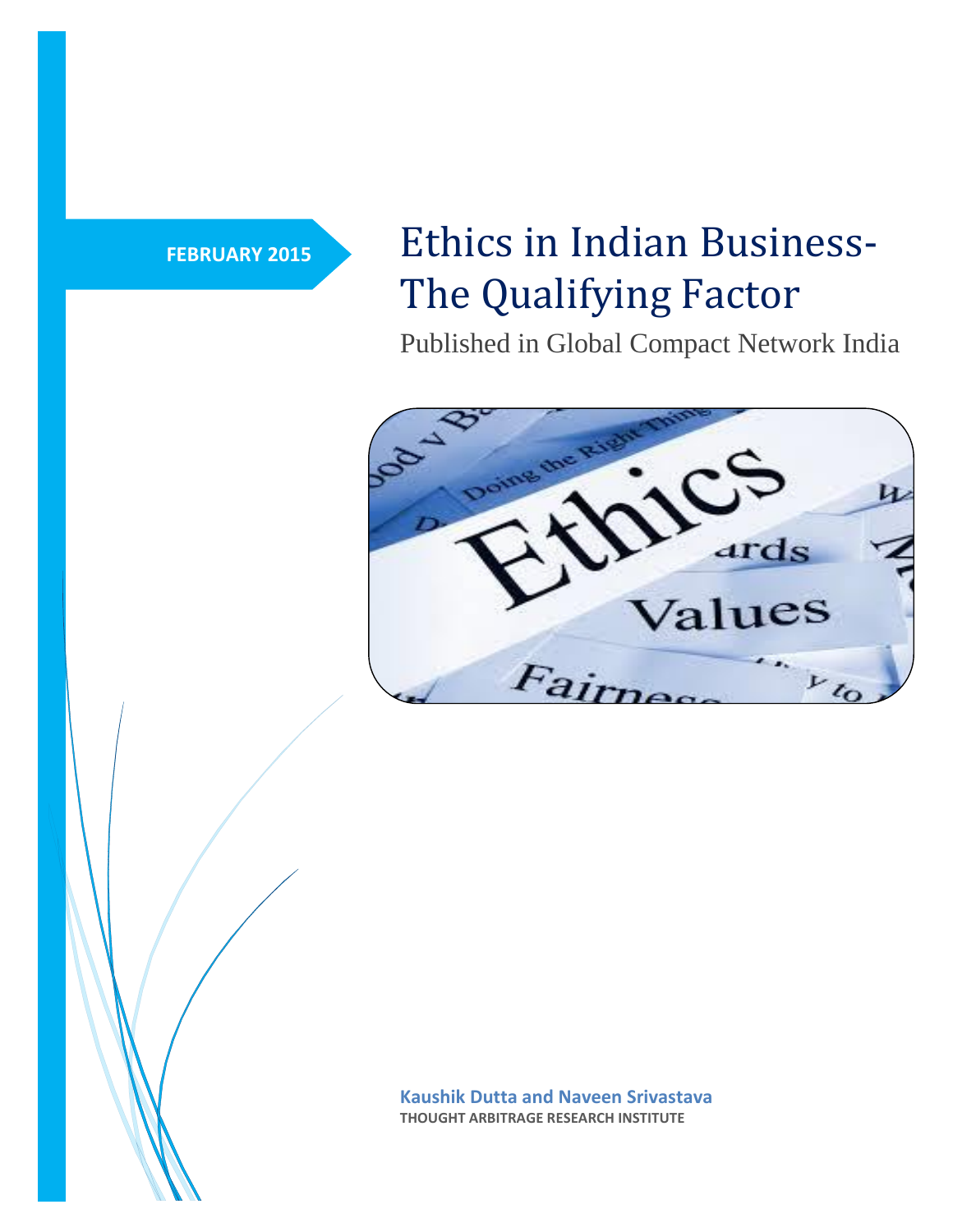## Ethics in Indian Businesses: The Qualifying Factor?

Business case for Anti-corruption in India: Principles, Economics and Application of Transparency Tools. A Collective Action Project Punlication: 2015. Global Compact Network India, pg. 30-35. Available at: <http://www.slideshare.net/GlobalCompact/anticorruption-publication-13215?ref=http://globalcompact.in/publications/>

Ethics in a business is the most significant qualitative factor that retains investors of equity capital over a longer period, sustains a business and creates value for all stakeholders. Companies and their management recognize ethics to be a creator of value and its absence to be a pervasive risk. How to uphold moral value across the breath of a company remains one of their key challenges? Regulators are overseeing companies through moral compasses and consequences of failing are punitive and severe. This creates a need for attention of the top management to deal with matters of ethical dimensions.

Do ethics make good business sense for Indian companies and adherence to ethical practises drive value? Few empirical studies support this case. The Corporate Executive Board (CEB) in 2013 based on their integrity index, point that the companies having highest integrity index score have 16% better returns than companies with the lowest score. Further, companies with a culture of high integrity have 12 % better employee productivity than others.<sup>1</sup> The UK Institute of Business Ethics in their study also find companies which took steps to implement their declared ethical values financially outperformed those that did not go beyond a declaration of commitment to business ethics<sup>2</sup>. TARI's own framework - Wealth from Trust, has empirical evidences that a company gets a premium on valuation over its peers having similar performance parameters in a given industry for qualitative factors.

Lofty targets and stringent deadlines, management's inattentive focus on ethical issues along with a highly vibrant and competitive market are some of key concerns for integrity issues in the Indian businesses. According to Global Fraud Report 2013/14<sup>3</sup>, companies exposed to fraud and unethical practices in India has increased from 67 % to 71 % and average percentage of loss of revenue has increased to 1.4% in current year in comparison to 1.2%. This trend is alarming!

 $3$  Global Fraud Report by Kroll, 2013/14

 $^1$ Leslie Altizer (2013), Culture as Competitive Advantage, Compliance & Ethics Professional, March/ April 2013.

<sup>&</sup>lt;sup>2</sup> <https://www.icsa.org.uk/assets/files/pdfs/bookshop/Checklist%20of%20the%20week%2003.06.13.pdf>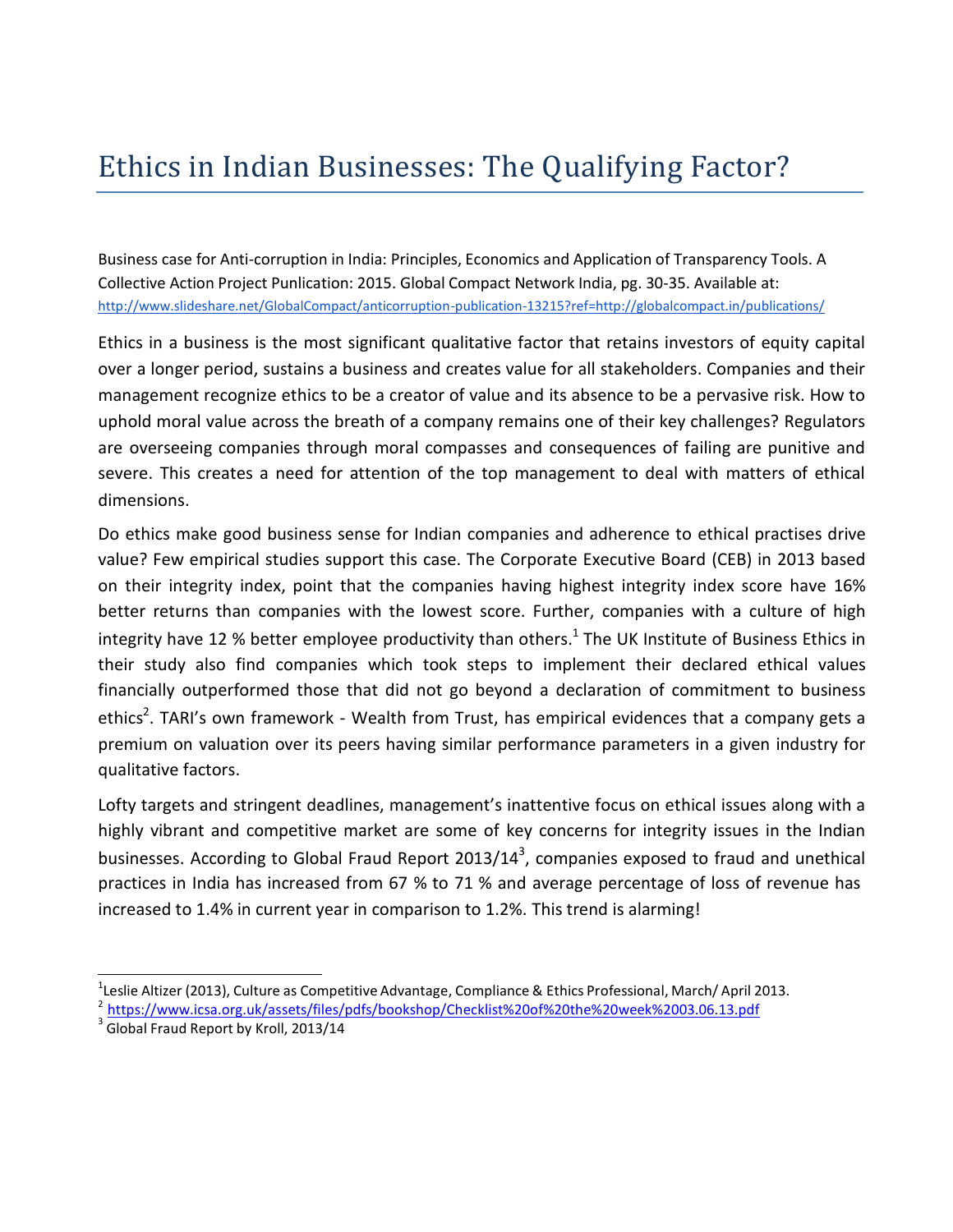A report by TARI and UN Global Compact (2013) highlights that 43 % of companies ceased to exist, and another 30% of companies continued their business but at a reduced level, which were hit by fraud and illegal activities. In some of the listed companies, market valuations significantly eroded with little or no trading of their stock. Scale of operations and market valuations have been marginally impacted in only 21% of the companies hit by fraud.<sup>4</sup>

Promoters are concerned that unfair or illegal business practices for creating competitive business advantages not only destroy reputation and value in days, but it will also attracts personal civil and criminal liabilities. Today bribery, fraud and corruption is a key Board room risk.

India has been plagued for years as having laws, which have been drafted with best intentions but due to weak regulatory oversight and long judicial process gave little accountability to perpetrators. Companies Act, 2013 and recent changes in securities Laws are watershed changes in Indian business laws that reinforce the importance of business ethics in the organizations at top level and ensure public trust in conduct of business. The bars are set higher for listed companies, who need to adhere to the requirements of revised clause 49 of the listing agreement.

#### **Board of Directors as the Conscience Keepers**

The Companies Act of 2013 and securities laws create an enhanced framework for directors to demonstrate their duty of care and loyalty as vanguards of interests of all shareholders and stakeholders. They need to show affirmative and measurable actions in discharge of their duties. The law requires directors (section 166): act in good faith to promote the objects of the company for the benefit of its members as a whole, and in the best interests of the company; and not to involve in a situation in which they may have a direct or indirect interest that conflicts, or possibly may conflict, with the interest of the company.

The spectrum of Indian companies, whether government owned company, multinational or domestic family held, have a dominant shareholder. High ownership concentration in companies results in agency conflict arising between dominant shareholder and minority shareholders.<sup>5</sup>

This creates challenges for independent directors, who are appointed by the principal shareholders to stand up to them and demonstrate their independence where the majority has a conflict with the minority or with the company. However, their actions reflecting their independence is under scrutiny and the consequences of failure to uphold are severe. It is expected that such personal liabilities of independent directors for failure to exercise diligence in their decision making will bring about a change in their functioning and improve their exercise of professional scepticism.

The dominant shareholders at times seek to have personal gains and advantages, at core of which are abusive related party transactions. TARI and UN Global Compact<sup>6</sup> study reports related party

<sup>4</sup> Thought Arbitrage Research Institute and UN Global Compact (2013), Fraud and Corruption in Private Sector in India.

<sup>&</sup>lt;sup>5</sup> Kaushik Dutta and Naveen Kumar (2013), Policies and Practices of Ethical Corporate Governance: Need and Relevance. Background Paper for UN Global Compact.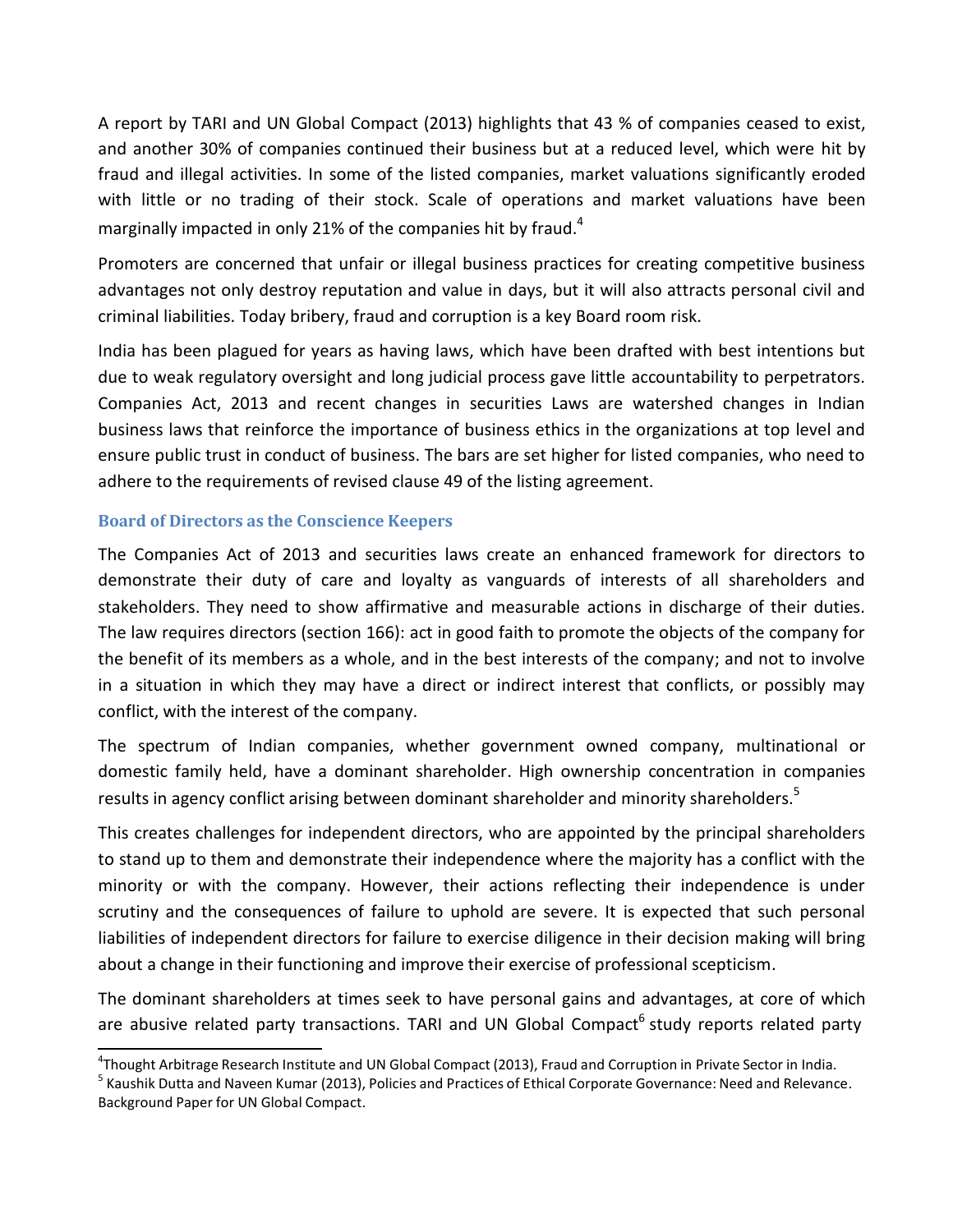transactions as the second most common fraud technique (23%). The Act needs directors including the independent directors to set up framework for determining arms' length in such transactions and approve each transaction individually. In case they exceed certain threshold, these transactions need to be approved by minority shareholders. This oversight in the medium term would put a focus on related party transactions that are abusive towards the minority and would reduce self dealing by the dominant shareholders.

The other areas that make directors personally liable include their responsibility to maintain internal controls, fair financial statements, dealing with public money raised through an IPO or statements in a prospectus etc. These collectively will result in higher vigil and engagement by the Board and ensure higher ethical compliance.

#### **Law as a Deterrent: Framework to Punish Evil**

Stringent laws and certainty of punishment are considered as pre requisite for deterring unethical business practices /fraud and fostering compliance of law in letter and spirit. In India, the chances of conviction for cases of conviction is .006%, which by any definition is extremely low and the expected gains far exceed the probability of any adverse consequences.<sup>7</sup>

Average fine for breaches of corporate laws imposed by the Ministry of Corporate affairs from 2005 to 2011 was below Rs. 3000. For breaches of securities laws from 1998 to 2012, the fine imposed by SEBI for 75% of the cases was way below Rs. 50000. $^8$  Going by theories of chance it makes breaching laws almost profitable in India! This may change with the current sets of laws.

The company law in India, for the first time defines what is meant by fraud and entails stringent penalties for it (Section 447). Some acts for which a director/officer of the company is liable for punishment of fraud of the Section 447 include: inducing persons to invest money (section 36); conducting business of the company with fraudulent or unlawful intent (section 206(4) and 339(3)); fraud, misfeasance or other misconduct or withholding of information (section 213); making false statement in any of the return, report, certificate, statement or any other document (section 448). These offences fraud are cognizable and person accused under these sections cannot be released on bail or own bond. This section can be invoked for corruption and bribery too.

Now, fraud does not need any wrongful gain or wrongful loss to happen, mere intention to defraud is punishable under this section and any person who is found to be guilty of fraud, can be imprisoned for a term from 6 months to 10 years and additionally can be liable to fine to extent amount involved in the fraud to three times the amount involved in the fraud.

 $^6$  Thought Arbitrage Research Institute and UN Global Compact (2013), Fraud and Corruption in Private Sector in India.

 $^7$  Corruption in Delivery of Public Services by Bibek Debroy(2013): page 95- Fighting Corruption – Way Forward, Ed Samuel Paul

<sup>8</sup> Thought Arbitrage Research Institute and UN Global Compact (2013), Fraud and Corruption in Private Sector in India.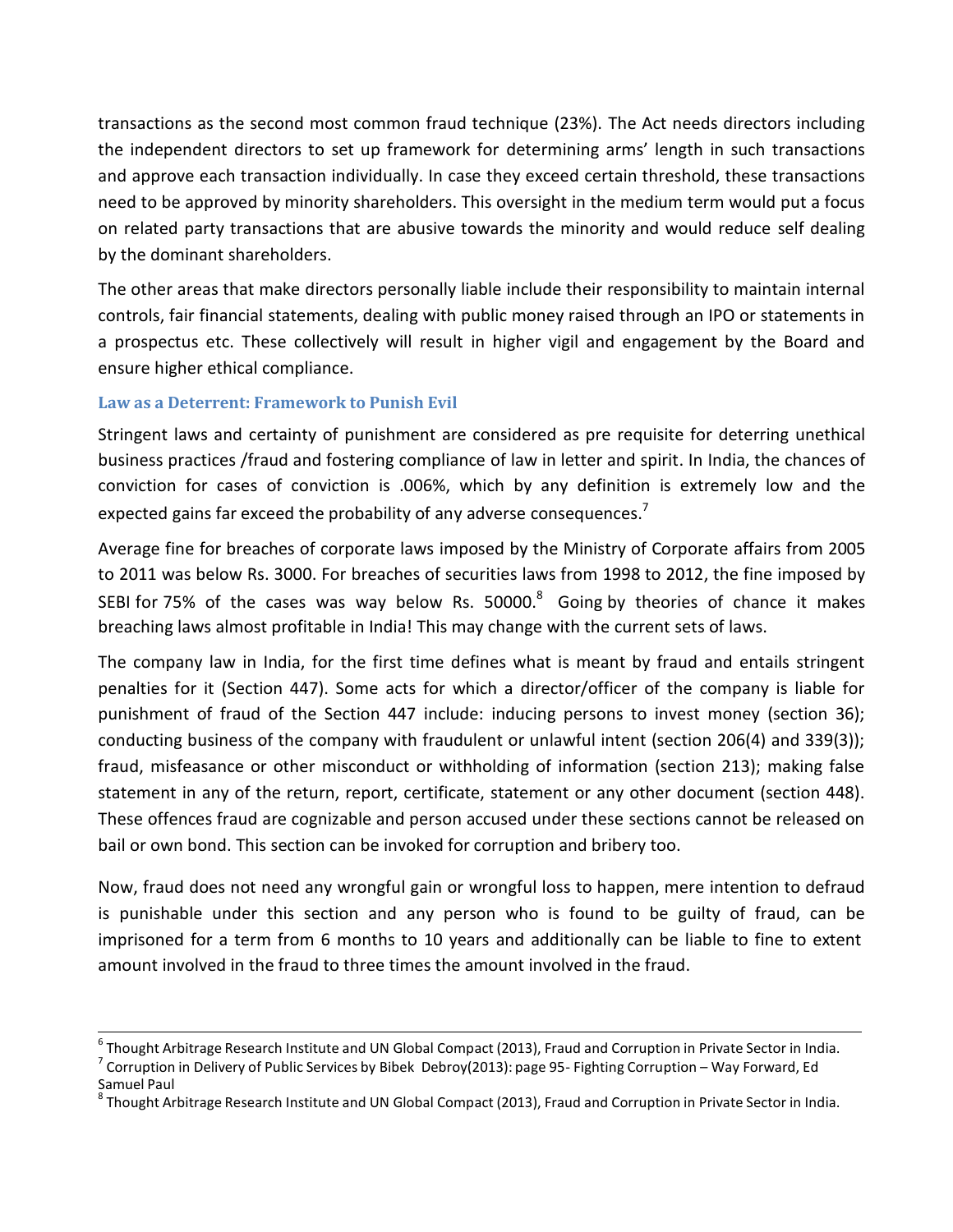Responsibility, accountability and liability for company are on its directors and officers including auditors are fixed and definitive. The enormity of punishment may keep unscrupulous members of Indian businesses under the straight and narrow path.

#### **Oversight Mechanism: Enhancing the Certainty for Consequences**

One of the stumbling blocks to effective prosecution was multiplicity of regulators and investigative agencies working on a case. Satyam has over 5 government agencies investigating the fraud and it has taken nearly five years for the initial judgment by a court. This is quite long considering the fact that this has been the largest fraud in India has been prosecuted in a special fast track court.

Enforcement agencies under the law are now empowered enough to take any punitive action.<sup>9</sup> The Serious Fraud Investigation Office (SFIO) has been provided statutory backing under new Company Law (Section 211) for the purpose of investigating the affairs/fraud relating to a company. The SFIO is empowered as a sole authority to investigate such cases, papers, documents for such malafide practices that involve fraud. This will not create a multiple investigators and will build the expertise in SFIO required to investigate complex fraud cases and defend the conclusions based on conclusive evidences.

The SEBI, now in its legislative capacity can conduct investigations, substantially pass orders, seek information from any person or entity, and put strict sanctions for breaches of securities laws. SEBI has also been given powers to pass disgorgement orders for an amount equivalent to wrongful gains or to losses averted by contravention of regulations.

Auditors of the company (including, Cost Accountants for Cost Audit and Company Secretary in Practice for Secretarial Audit) are entrusted as gatekeepers to keep oversight on ethical sphere of company. They are now responsible (under Section 143) for reporting any offenses of fraud as covered under the Company law to the Board of directors of company immediately and to the Central Government after stipulated time period during the course of performance of their duties.

Whistle Blowers protection and processes would enhance the vigil mechanism of companies .Proxy advisors also serve as external vigilance for listed companies and keep watch on corporate intentions and counter those, which have the potential to affect the interests of the minority shareholders. Impact of proxy firms with rise in shareholder activism could be significant in the manner of influence on how companies have performed on various parameters of corporate governance.

### **Where the Winds of Change may take us**

The regulatory regime of new company law along with revised Clause 49 of the listing agreement endeavors to induce core values of integrity into the culture of Indian corporations. The company

<sup>&</sup>lt;sup>9</sup> Kaushik Dutta and Naveen Srivastava (2014), Corporate Fraud: Risks and Challenges Ahead, Prime Directory.